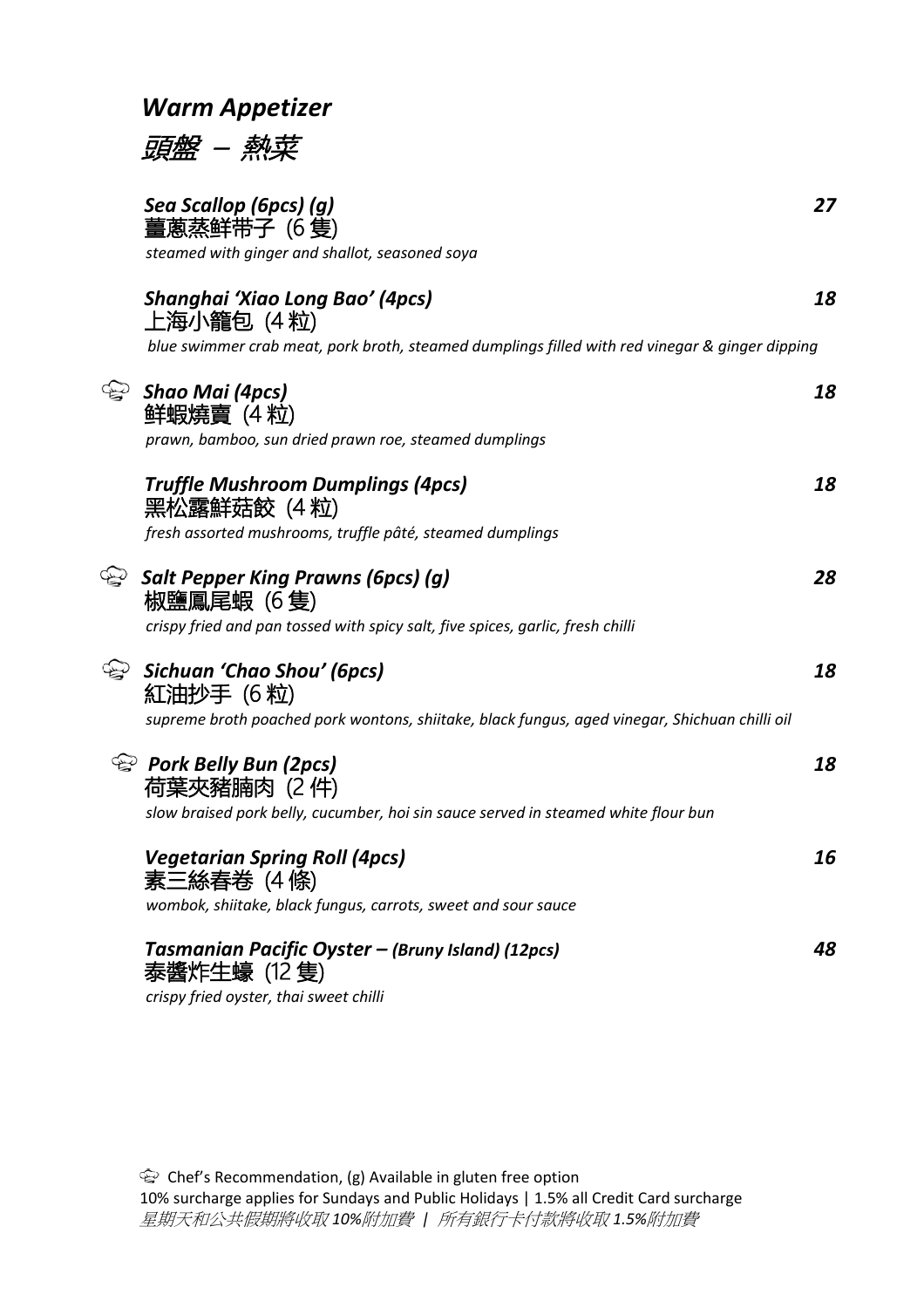### *Cold Appetizer*

頭盤 – 凉菜

| Jellyfish Seafood Platter (g)<br>海蜇拌三絲<br>marinated jellyfish, scallops, prawns, squid, carrot, shallot, chilli              | 18 |
|------------------------------------------------------------------------------------------------------------------------------|----|
| Sichuan 'Kou Shui' Chicken<br>川味口水雞<br>cold steamed white cut chicken, peanuts, pickled cabbage, shallot, Sichuan chilli oil | 18 |
| Shanghai Style Duck - (quarter bird)<br>上海醬鴨<br>braised duck, aged soy, Asian spices                                         | 21 |
| Soup                                                                                                                         |    |
| 澢虀                                                                                                                           |    |
| Crab Spinach Soup (g)<br>blue swimmer crab meat, spinach puree, potatoes, onion, crispy Chinese donut, rich broth            | 15 |

| Sichuan Hot & Sour Soup (g)<br>酸辣湯                                                         | 12 |
|--------------------------------------------------------------------------------------------|----|
| bamboo shoots, tofu, black fungus, carrots, egg yolk, chilli oil, aged vinegar, rich broth |    |
|                                                                                            |    |

*Mushroom Chicken Soup (g) 12* 冬菇雞絲羹 *shredded chicken, shiitake, rich broth Soup of the day (serves 4) 36* 老火湯 (四位)

*daily double stewed soup*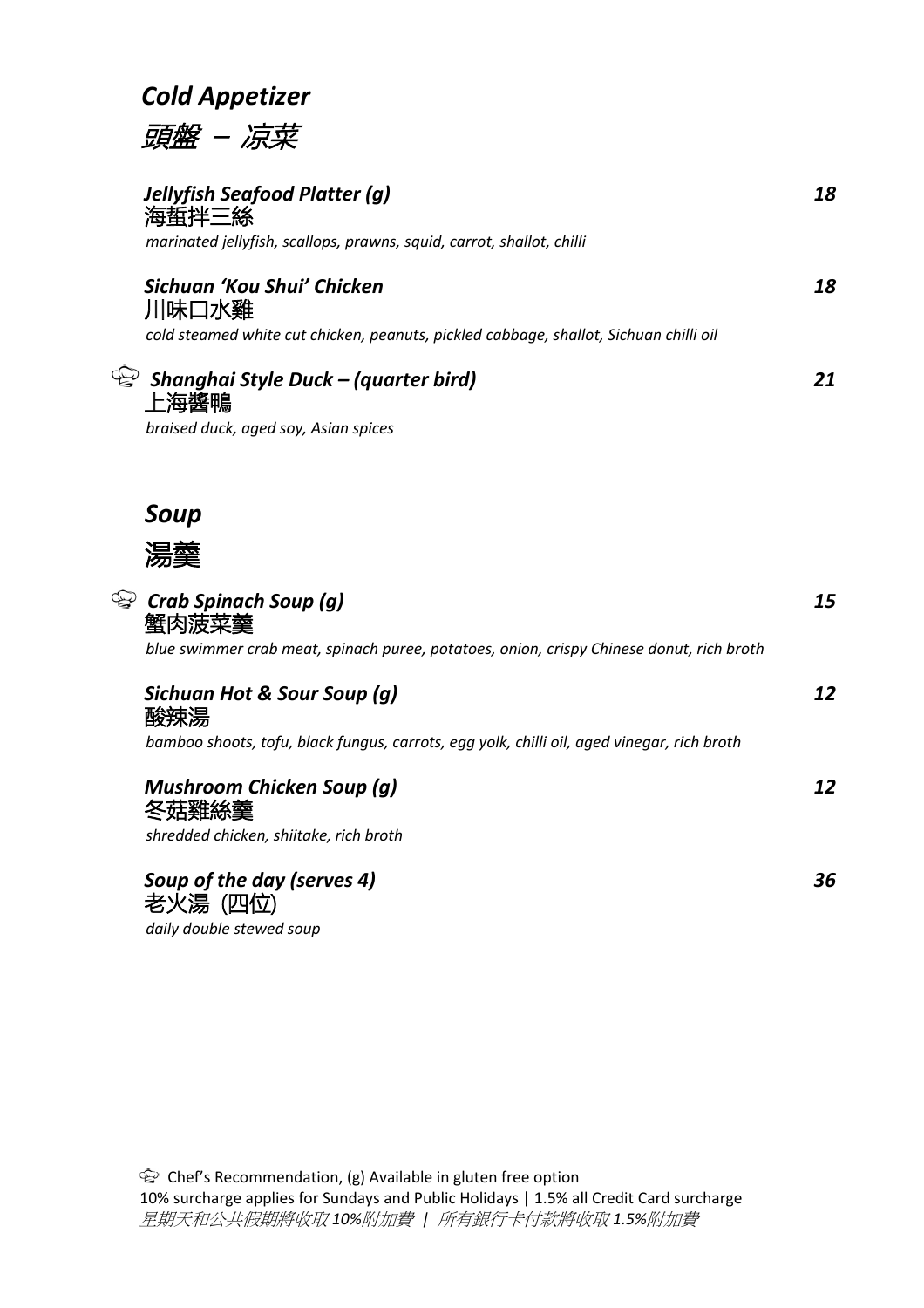### *Live Tasmanian Seafood*



*(Our seafood can be cooked a number of ways. Please engage our wait staff as to which you prefer.)* 

# *Crayfish – (South Cape, Tasmania) 18 per 100grams* 龍蝦

### *Sashimi (2 courses \$25 additional)* 刺身- 兩食 (另加 \$25)

*sashimi - a dish of bite-sized pieces of raw crayfish enjoyed with soy sauce and wasabi paste*

#### *Ginger and Shallot* 薑蔥焗龍蝦(伊面底每位\$3)

*sautéed with ginger and shallot, Shao Xing Rice Wine (handmade noodles option \$3 per person supplement)*

### *Spicy Salt* 椒鹽焗龍蝦

*wok fried then pan tossed with spicy salt, five spices, fresh chilli*

# *Black Lip Abalone – (West Coast, Tasmania) <sup>23</sup> per 100 grams* 野生黑邊鮑

### *Sautéed*  清炒鮮鮑片

*sautéed with fresh ginger, shallots, seasonal vegetables, Shao Xing rice wine*

### *Steamboat*  堂灼鮮鮑片 (自灼, 配菜, 另加 \$25)

*thin sliced poached with master broth in steamboat, spinach, enoki mushroom, tofu, \$25 supplement*

# *Banded Morwong – (East Coast, Tasmania) 18 per 100grams* 三刀魚

### *Steamed* 清蒸 / 剁椒蒸

*steamed with ginger, spring onions, seasoned soy* 

*or*

*steamed with diced capsicums, wild pickled peppers, chillies, garlic, seasoned soy*

### *Braised* 干燒

*pan fried then braised with ginger, shallot, tomato, chillies, fermented glutinous rice wine*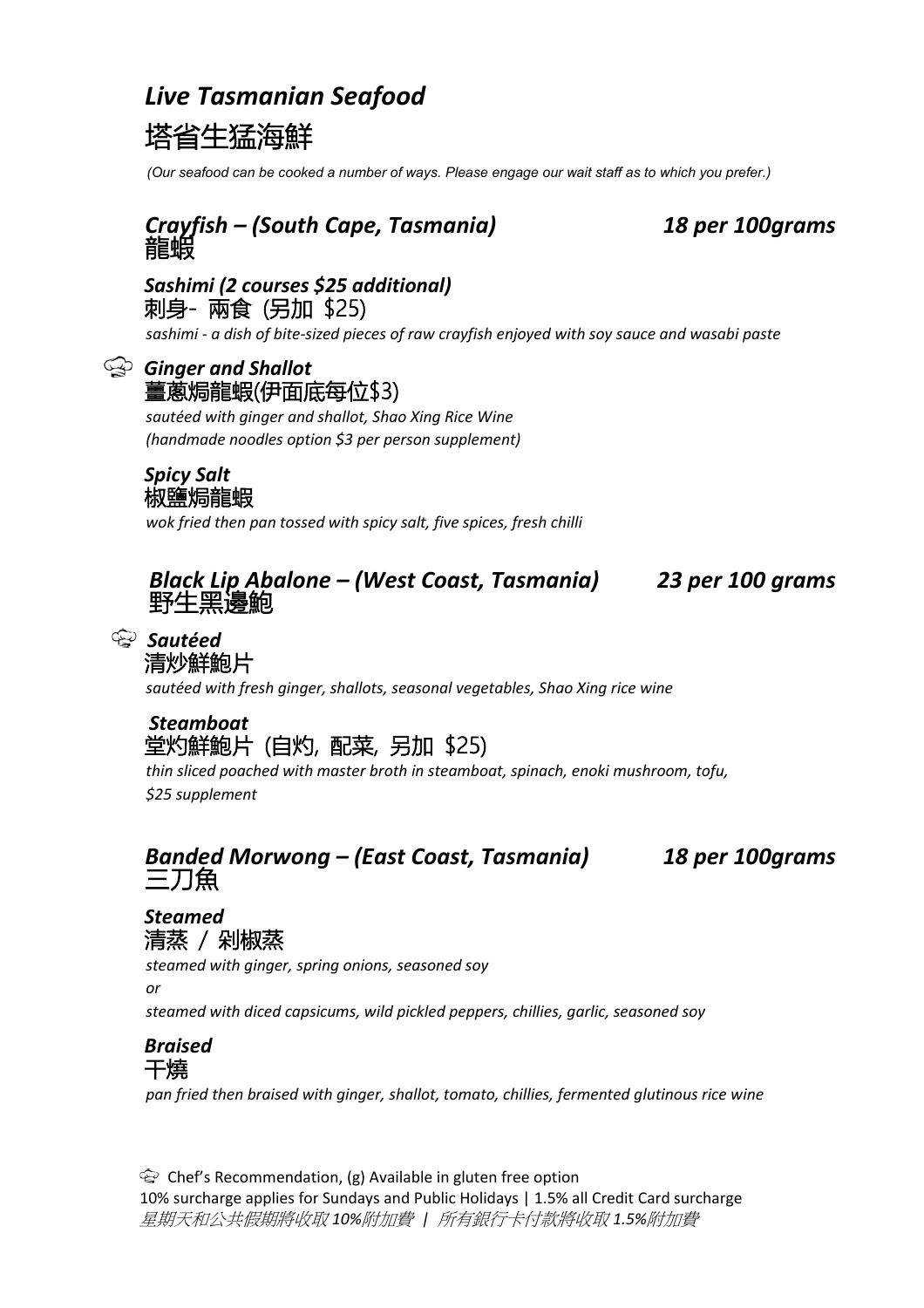# *Fish (Tasmania)* 魚 (塔省)

| Jade Pink Ling (g)<br>翡翠炒鯪魚片<br>sautéed ling fillets, snow peas, garlic, ginger, shallot, carrots, Shao Xing rice wine                 | 34 |
|----------------------------------------------------------------------------------------------------------------------------------------|----|
| Pink Ling Hunan Style (4pcs)<br>剁椒蒸鯪魚 (4件)<br>steamed fillets, diced capsicums, salted chilli, garlic, vegetable garnish, seasoned soy | 38 |
| <b>Squirrel Mandarin Snapper</b><br>松鼠红鲷<br>deep fried whole snapper, two kinds of capsicum, onion, pine nuts, sweet & sour sauce      |    |

# *Squid (Bass Strait, Tasmania)*



### *Spicy Salt Squid (g) 32* 椒鹽鮮鱿魚條 *deep fried and then pan tossed with spicy salt, five spices, fresh chilli, spring onions X.O Style Squid 32* XO 醬四季豆炒鮮魷魚

*sautéed with snake beans, house made X.O chilli sauce (contains cured ham)*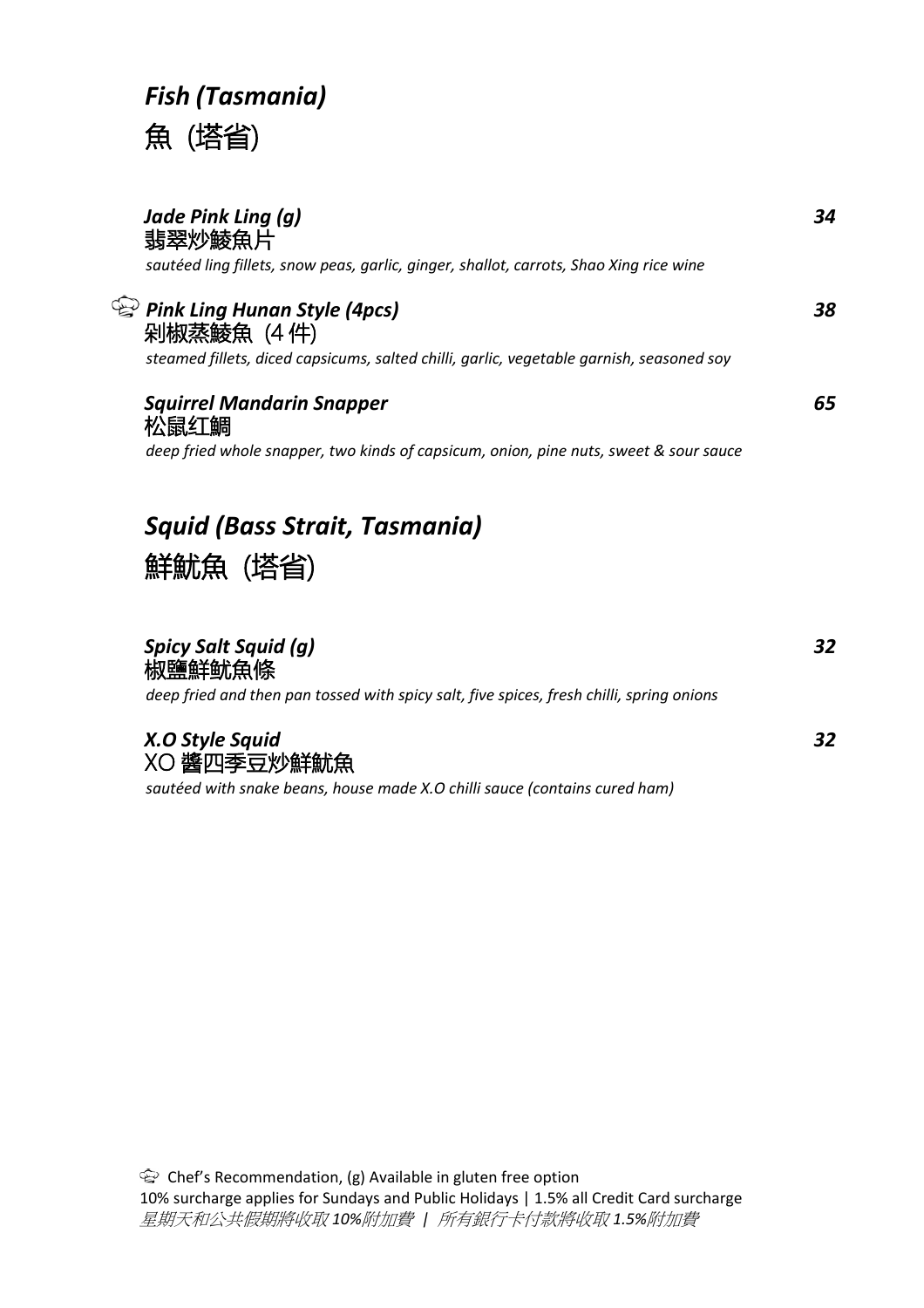# *King Prawns (Gulf of Carpentaria, Queensland)*

# 鳳尾蝦 – (昆士蘭)

| <b>Shacha King Prawns Claypot (8pcs)</b><br>薑蔥沙茶粉絲蝦煲                                                                                                           | 40 |
|----------------------------------------------------------------------------------------------------------------------------------------------------------------|----|
| sautéed with ginger, shallot, rice vermicelli noodles, Shacha sauce                                                                                            |    |
| <sup>4</sup> Gan Shao King Prawns (8pcs)<br>干燒鳳尾蝦 (8件)<br>pan fried then braised with ginger, shallots, tomato puree, chilli,<br>fermented glutinous rice wine | 38 |
| <b>Black Truffle King Prawns (8pcs)</b><br>黑松露炒鳳尾蝦 (8件)<br>sautéed with asparagus spears, truffle pâté                                                         | 38 |
| <b>Aberdeen King Prawns (8pcs)</b><br>避風塘鳳尾蝦(8件)<br>wok fried then sautéed with black bean, dried chilies, bread crumbs, shallot, garlic                       | 38 |
| <b>Scallop</b><br>帶子                                                                                                                                           |    |
| 'Yu Xiang' Tasmanian Scallop<br>魚香炒帶子<br>sautéed with green & red capsicum, 'Yu Xiang' sauce                                                                   | 38 |
| Ginger & Shallot Western Australia Scallops(g)<br>薑蔥炒帶子                                                                                                        | 45 |

*sautéed roe less scallop with ginger, spring onion, asparagus spears*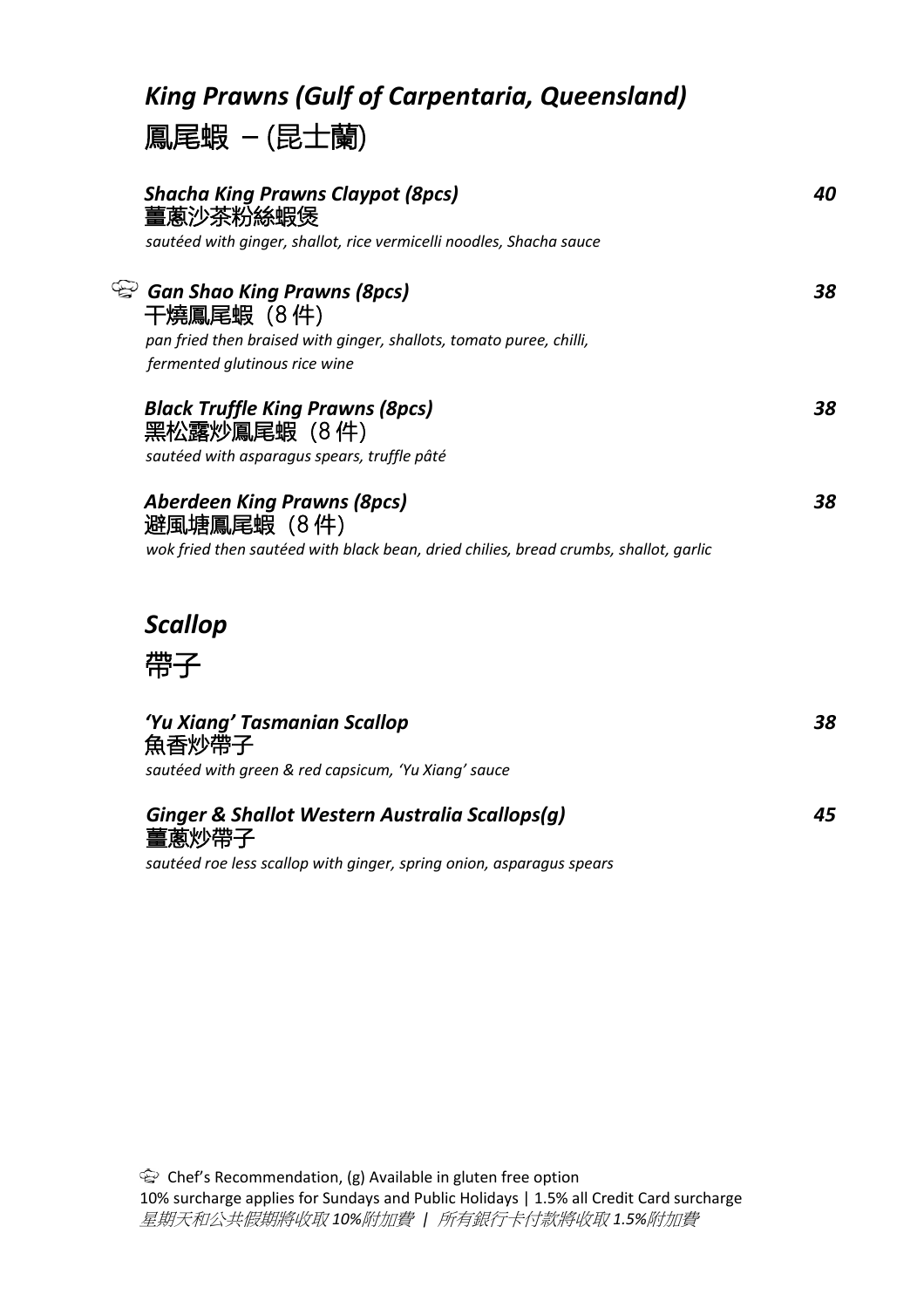# *Blue Swimmer Crab (South Australia)*



| <b>Crab Omelette</b><br>蟹肉欧姆蛋<br>pan fried egg with blue swimmer crab meat, fresh mushroom, snake bean                  | 38 |
|-------------------------------------------------------------------------------------------------------------------------|----|
| onion with oyster sauce                                                                                                 |    |
| Crab Tofu Claypot (g)<br>蟹肉豆腐煲                                                                                          | 38 |
| blue swimmer crab meat, silky tofu, ginger, spring onion, served in claypot                                             |    |
|                                                                                                                         |    |
| Chicken (free range, Marion Bay, Tasmania)                                                                              |    |
| 雞肉(塔省)                                                                                                                  |    |
|                                                                                                                         |    |
| <b>&amp; Kung Pao Chicken (g)</b><br>宮保雞丁                                                                               | 28 |
| stir fried diced chicken fillets, capsicums, Sichuan peppercorns, peanuts, mild chilli                                  |    |
| <b>Chicken Black Bean Claypot</b><br>乾蔥豆豉雞煲                                                                             | 28 |
| sautéed diced chicken fillets, capsicums, shallot, onion, ginger, black beans, served in claypot                        |    |
| <b>Sweet Sour Chicken</b><br>生炒甜酸雞                                                                                      | 28 |
| deep fried chicken fillets, and then stir fried with capsicums, onions, sweet & sour sauce                              |    |
| <b>Chilli Herb Chicken</b><br>歌樂山辣子雞                                                                                    | 28 |
| deep fried chicken fillets, and then wok tossed with dried chilies, peanuts, ginger, shallot,<br>roasted sesame, garlic |    |
|                                                                                                                         |    |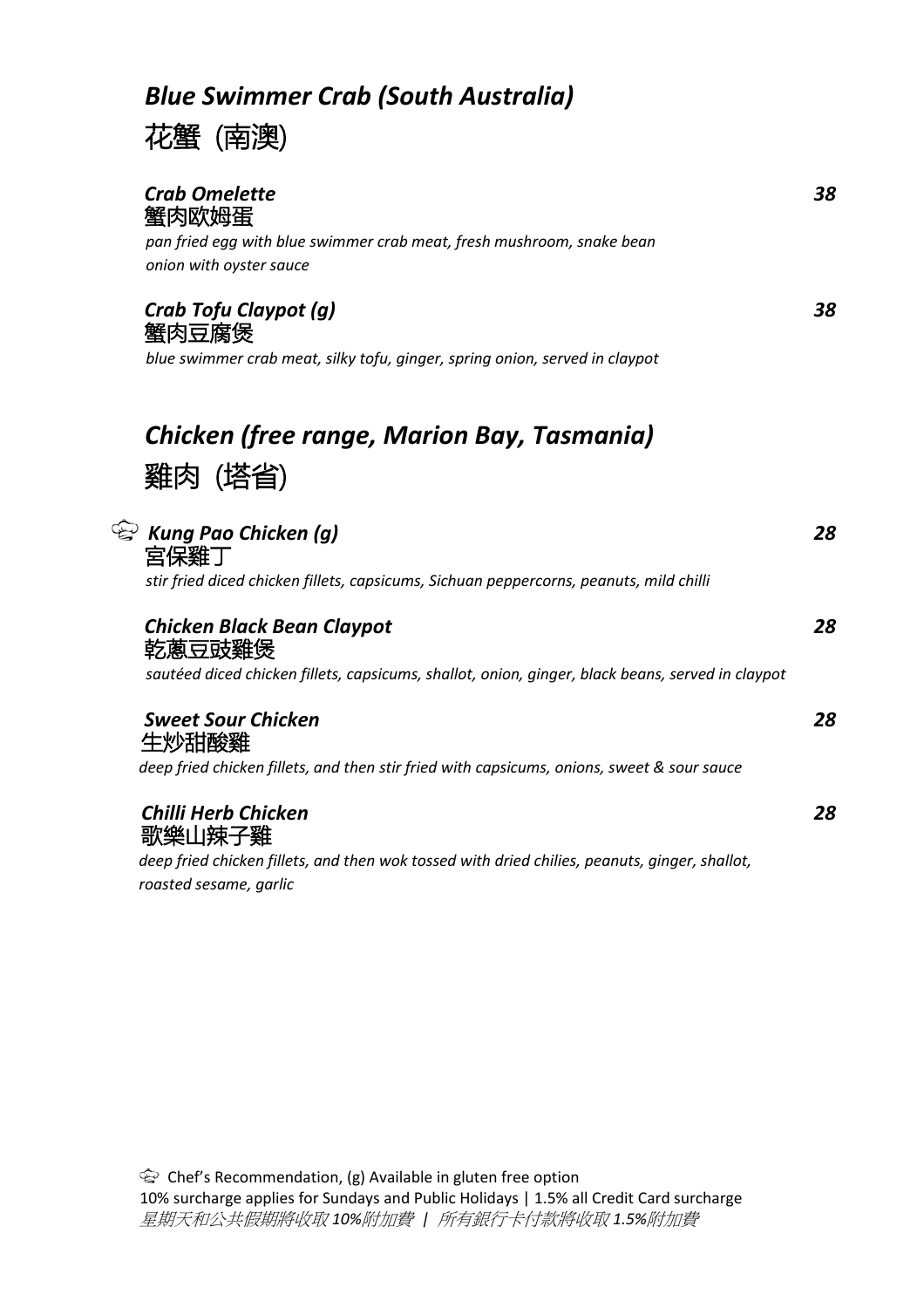# *Duck (Luv a Duck, Victoria)* 鴨 (维州)

*Mushroom 'Pa' Duck 40* 三色菇扒鴨 *braised duck fillet, fresh assorted mushrooms, seasonal vegetables, oyster sauce* 

*Pork (Scottsdale, Tasmania)* 

豬肉 (塔省)

| <i><b>&amp; Xiangxi Stir-fry Pork</b></i><br>湘西農家小炒肉                                    | 28 |
|-----------------------------------------------------------------------------------------|----|
| stir-fried thin-sliced pork belly, red & green chilli, ginger, garlic, shallot,         |    |
| black beans, Shao Xing Rice Wine                                                        |    |
| <b>Aged Vinegar Pork Chop</b><br>鎮江唐排骨                                                  | 28 |
| deep fried pork chop and then wok tossed with aged vinegar sauce                        |    |
| Ma Po Tofu $(g)$<br>麻婆豆腐                                                                | 24 |
| sautéed tofu cubes, pork mince, Sichuan peppercorn oil, broad bean chilli, garlic       |    |
| 'Yu Xiang' Eggplant Claypot<br>魚香茄子煲                                                    | 26 |
| braised eggplant, pork mince, spring onion, "Yu Xiang" sauce, served in claypot         |    |
| <b>Garlic Pork Ribs</b><br>秘製蒜香骨                                                        | 28 |
| crunchy pork ribs on the bones, marinated with fresh garlic, spring onion, fresh chilli |    |
| <b>Kou Yuk</b>                                                                          | 36 |
| 梅菜扣肉                                                                                    |    |
| slow braised and then steamed with preserved mustard greens                             |    |

## *Lamb (Wild Clover Lamb- Tasmania)*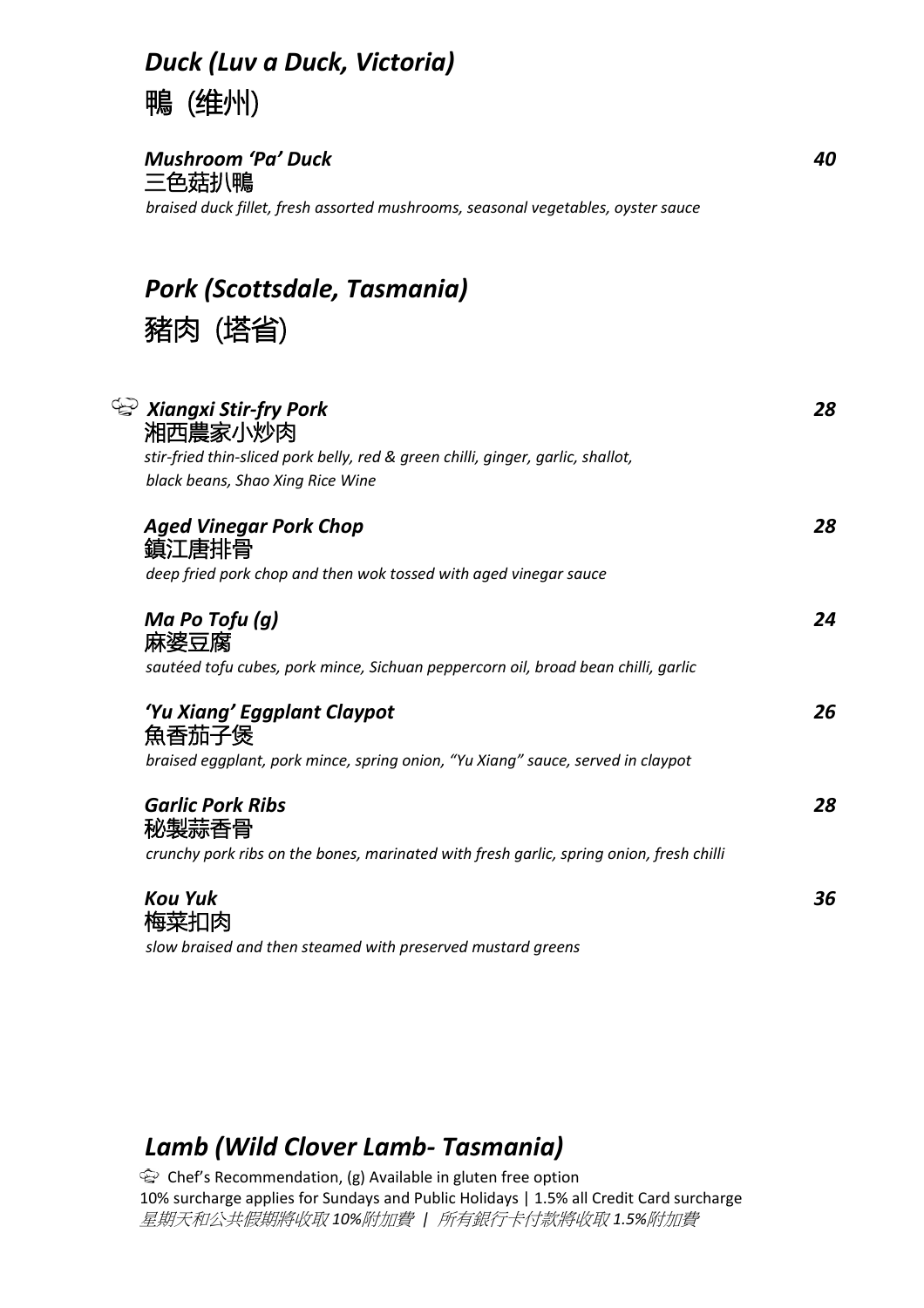

| Spicy Cumin Lamb Cutlets (4pcs) (g)<br>孜然羊架                                                                                                      | 36 |
|--------------------------------------------------------------------------------------------------------------------------------------------------|----|
| marinated lamb cutlet, deep fried then wok tossed with cumin seed, capsicum, onions                                                              |    |
| Lamb with Garlic Scapes (g)<br>蒜苔炒羊肩肉<br>sautéed lamb shoulder, garlic scape, green and red chillies, garlic                                     | 28 |
| <b>Beef (Tasmania)</b>                                                                                                                           |    |
| 牛肉(塔省)                                                                                                                                           |    |
| <b>Eye Fillets Black Pepper (300 grams)</b><br>黑椒小牛扒<br>wok seared black angus beef, wok tossed with fresh mushrooms, tomato puree, black pepper | 38 |
| <b>Chilli Broth Eye Fillet (300 grams)</b><br>水煮牛柳                                                                                               | 38 |
| wok seared eye fillets, enoki mushroom, bean sprout, fresh lettuce poached in Sichuan chilli broth                                               |    |
| <b>Cape Grim Short Rib</b><br>秘製牛仔骨<br>slow braised then finished with chef's barbeque sauce                                                     | 38 |
| <b>Beef Brisket</b><br>蘿蔔燜牛腩<br>double braised, white radish, fermented bean curd                                                                | 32 |
| <b>Wagyu Beef (Marbling 5+, 200 grams)</b><br>(Rangers Valley, New South Wales)<br>葱爆和牛                                                          | 65 |
| wok seared sirloin with spring onion, seasoned soy, Shao Xing Rice Wine                                                                          |    |

## *Vegetables*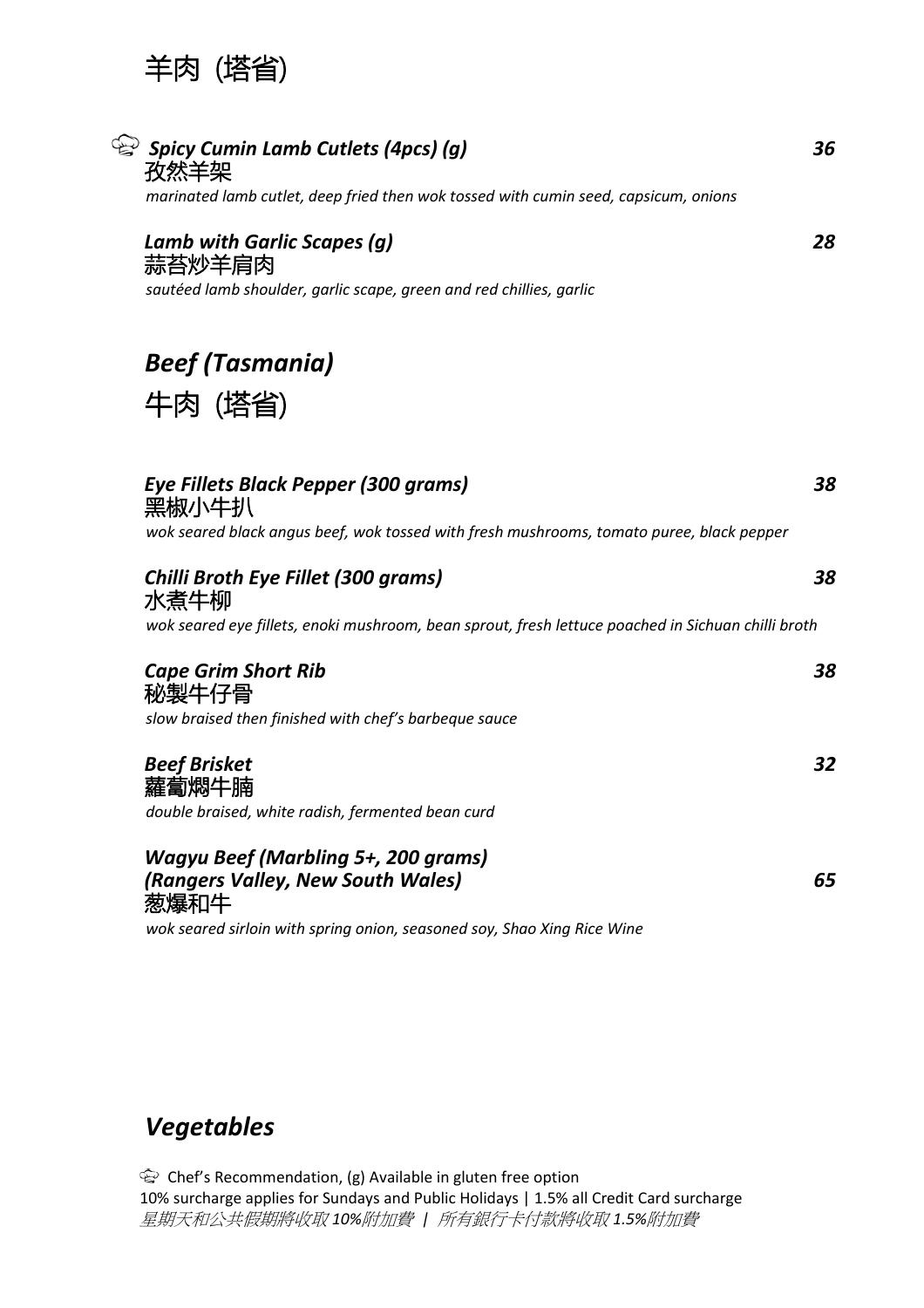

| <b>&amp; Kung Po Mushroom (g)</b><br>宮保鮮菇                                                     | 28 |
|-----------------------------------------------------------------------------------------------|----|
| stir fried king oyster mushroom, capsicum, peanut, Sichuan peppercorns, mild chilli           |    |
| Snake Bean (g)<br>開洋四季豆<br>sautéed with dried shrimp, garlic, fresh chilli                    | 21 |
|                                                                                               |    |
| Gai Larn (g)<br>薑汁或蠔油芥蘭                                                                       | 21 |
| stir fried Chinese broccoli with ginger or steamed with vegetarian oyster sauce               |    |
| <b>Crispy Vinaigrette Eggplant</b><br>陳醋脆皮茄子                                                  | 24 |
| dark soy marinated eggplant, deep fried with aged vinegar                                     |    |
| Trio Mushroom (g)<br>三色菇扒小棠菜                                                                  | 28 |
| shiitake, oyster, button mushrooms braised with vegetarian oyster sauce, bed of baby bok choy |    |
| Wombok (g)<br>瑤柱菇絲粉絲扒津白                                                                       | 28 |
| wombok, shiitake, sun-dried scallops, bean vermicelli noodles, master broth                   |    |
| Tamago Bean Curd Claypot (g)<br>红烧豆腐煲                                                         | 28 |
| braised Tamago bean curd, shiitake mushroom, carrots, wombok, served in claypot               |    |
| <b>Assorted Seasonal Vegetable (g)</b><br>蒜蓉炒時疏                                               | 19 |
| stir fried broccoli, asparagus, bok choy, snow peas, shiitake, garlic                         |    |
| <b>Vegetarian Singapore Noodle (g)</b><br>素星洲炒米粉                                              | 24 |
| wok tossed rice vermicelli noodles, egg, capsicum, carrots, silky bean curd,                  |    |
| bean sprout, fragrant curry spiced                                                            |    |
| (Please engage with our staff for vegetarian banquet)                                         |    |

### *From \$60pp ( Min 2 persons, 8 dishes)*

### *Rice - Noodles - Porridge*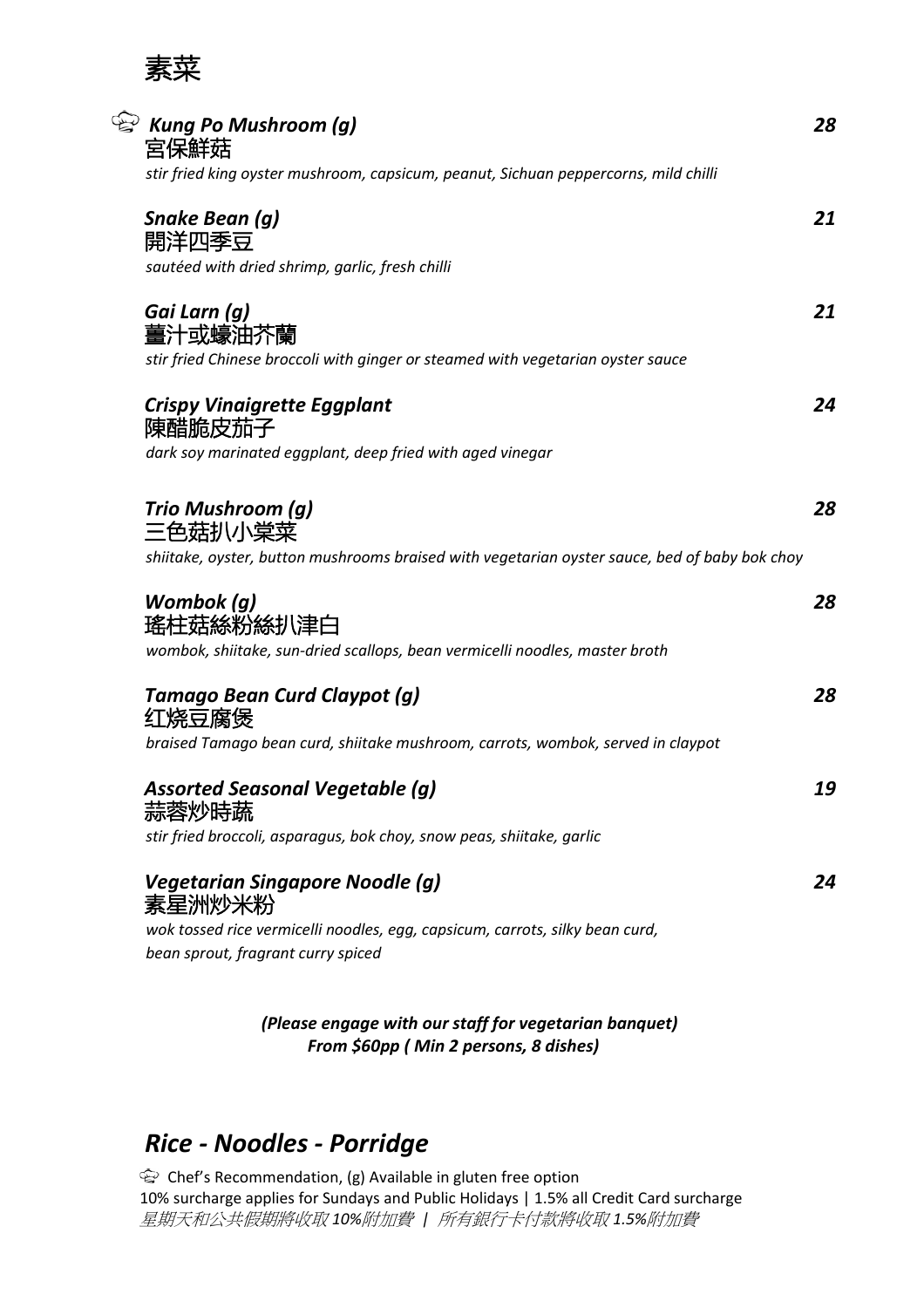# 飯面粥類

| <b>Crab &amp; Truffle Fried Rice</b><br>黑松露蟹肉黄金炒飯                                   | 30  |
|-------------------------------------------------------------------------------------|-----|
| blue swimmer crab meat, egg yolk, snow peas, truffle pâté                           |     |
| <b>Shanghai Rice Claypot (g)</b><br>上海菜飯                                            | 18  |
| sautéed with diced aged ham, bok choy                                               |     |
| <b>Kwan Ho Fried Rice</b><br>叉燒臘腸炒飯                                                 | 18  |
| diced barbequed pork, Chinese sausage, seasonal vegetables, eggs                    |     |
| <b>Vegetarian Fried Rice (g)</b><br>素炒飯                                             | 18  |
| diced mushroom, corn, peas, carrot, seasonal vegetables, eggs                       |     |
| Shanghai Nian Gao (Sticky Rice Cake) (g)<br>上海年糕                                    | 21  |
| sautéed rice cake, diced pork, mushroom, bok choy                                   |     |
| Thousand year old egg and pork rice porridge<br>皮蛋瘦肉粥                               | 16  |
| porridge with thousand year old eggs, diced pork, spring onion, preserved pickles,  |     |
| crispy wonton pastry                                                                |     |
| Crab rice porridge (g)<br>蟹肉粥                                                       | 22  |
| porridge, blue swimmer crab meat, ginger, shallot, preserved pickles, wonton pastry |     |
| Steamed Jasmine Rice<br>絲苗米飯                                                        | 5pp |
| Jasmine rice                                                                        |     |
| <b>Chinese Donut</b><br>油條                                                          | 5   |
| deep fried crispy Chinese donut, seasoned soy                                       |     |
| <b>Glutinous Rice Dumpling (Sweet)</b><br>酒釀小圓子                                     | 5   |
| glutinous rice dumpling, fermented glutinous rice wine, egg                         |     |

# *Rice - Noodles - Porridge*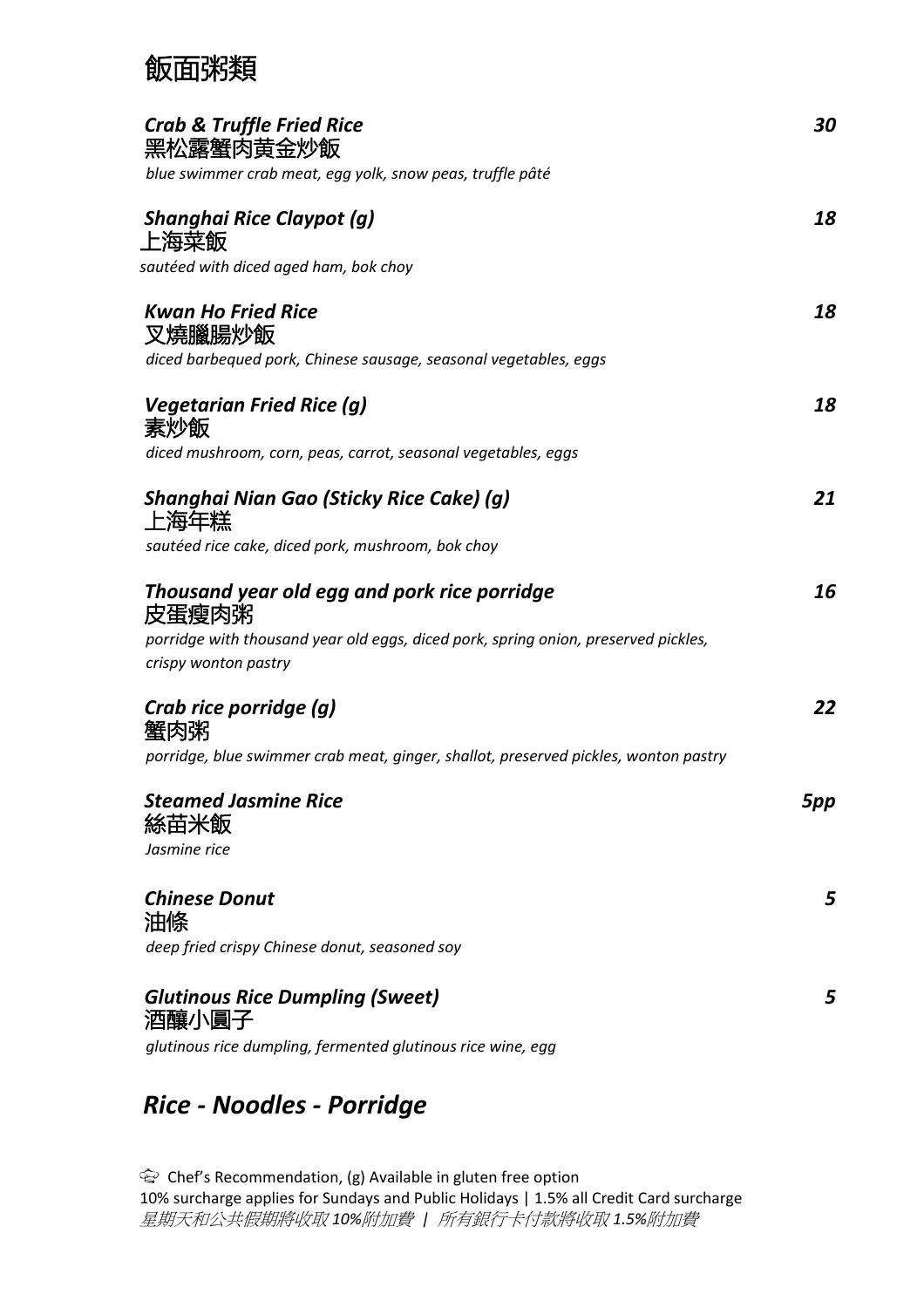## 飯面粥類

| <b>Crab E-Fu Noodle</b><br>蟹肉乾燒伊面<br>braised hand-made e-fu noodle, blue swimmer crab meat, chives, shiitakes                                                            | 28 |
|--------------------------------------------------------------------------------------------------------------------------------------------------------------------------|----|
| Singapore Noodle (g)<br>星洲炒米粉<br>wok tossed rice vermicelli noodles, diced prawn, barbecued pork, bean sprouts,<br>onion, peppers, fragrant curry spiced, roasted sesame | 24 |
| <b>Black Angus Beef Ho Fun</b><br>乾炒牛河<br>Stir fried rice fettuccine noodles, beef strips, garlic chives, bean sprouts, seasoned soya,<br>roasted sesame                 | 24 |
| Shanghai Noodle<br>上海粗炒麵<br>stir fried noodle, sliced pork, seasonal vegetables                                                                                          | 21 |

### **Banquet**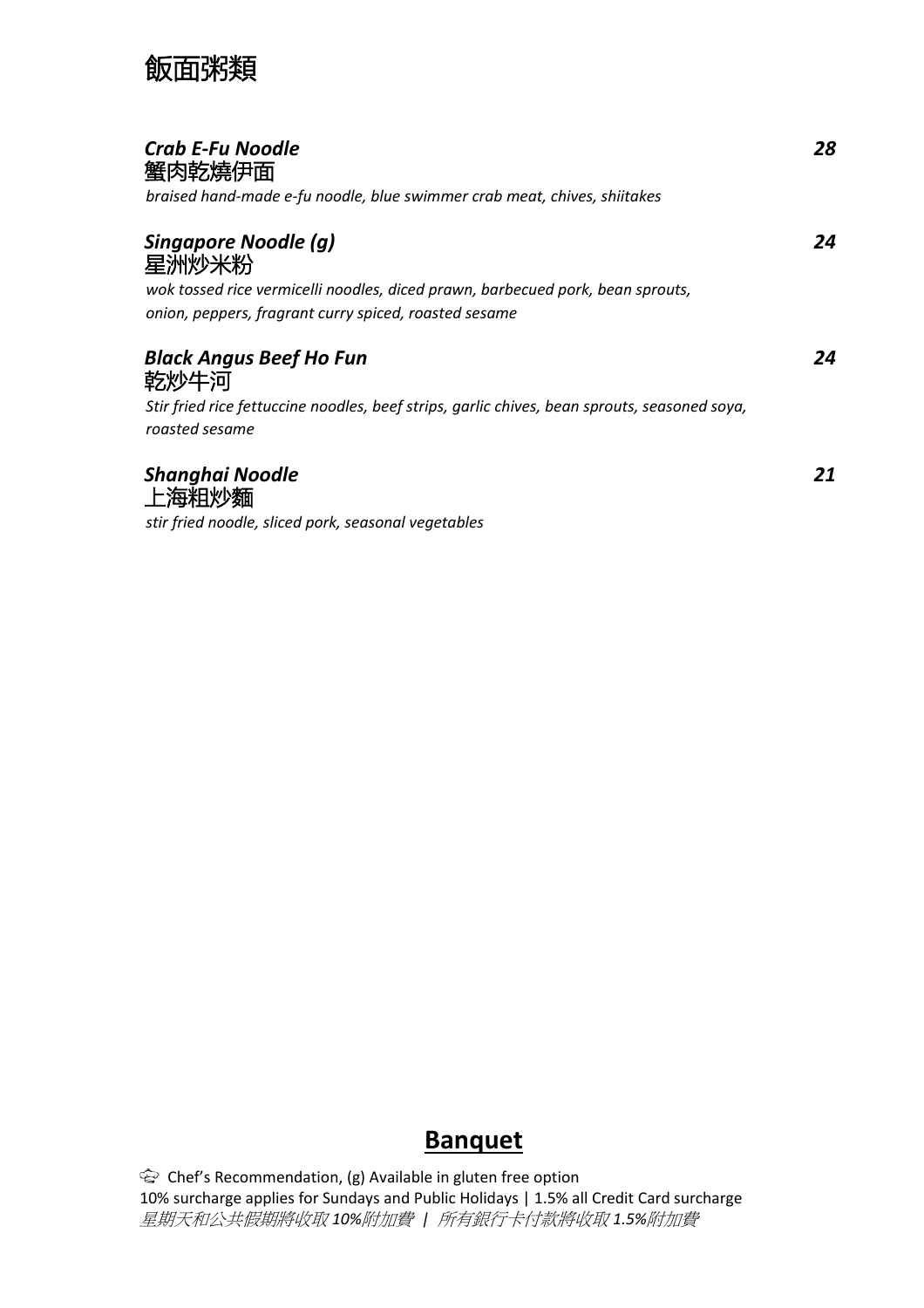### **Kwan Ho 'Classic' \$65pp – min 2 persons**

### *Sichuan 'Chao Shou'* 紅油抄手

*supreme broth poached pork wonton, aged vinegar, chilli oil*



*braised pork belly, steamed bun, cucumber, hoi sin sauce*

### *Spicy Salt Squid* 椒鹽鮮鱿魚條

 *arrow squid, deep fried and then pan tossed with spicy salt, five spices, fresh chilli*

*Sweet Sour Chicken* 生炒甜酸雞

*deep fried chicken fillets, and then stir fried, capsicums, onions, sweet & sour sauce*

#### *Shanghai Noodle* 上海粗炒麵

*stir fried noodle, sliced pork, seasonal vegetables*

### *Eye Fillets Black Pepper* 黑椒小牛扒

*black angus beef, wok tossed, wild mushrooms, black pepper*

### *Assorted Seasonal Vegetable* 蒜蓉炒時蔬

*stir fried broccoli, asparagus, bok choy, snow peas, shiitake, garlic*

#### *Kwan Ho Fried Rice* 叉燒臘腸炒飯

*diced barbequed pork, Chinese sausage, eggs*

#### *Katsu Fried Ice Cream* 日式炸雪糕

*ice cream katsu, peanut mousse, caramelized banana, chocolate sauce*

### **Banquet**

#### **Kwan Ho 'Premium'**